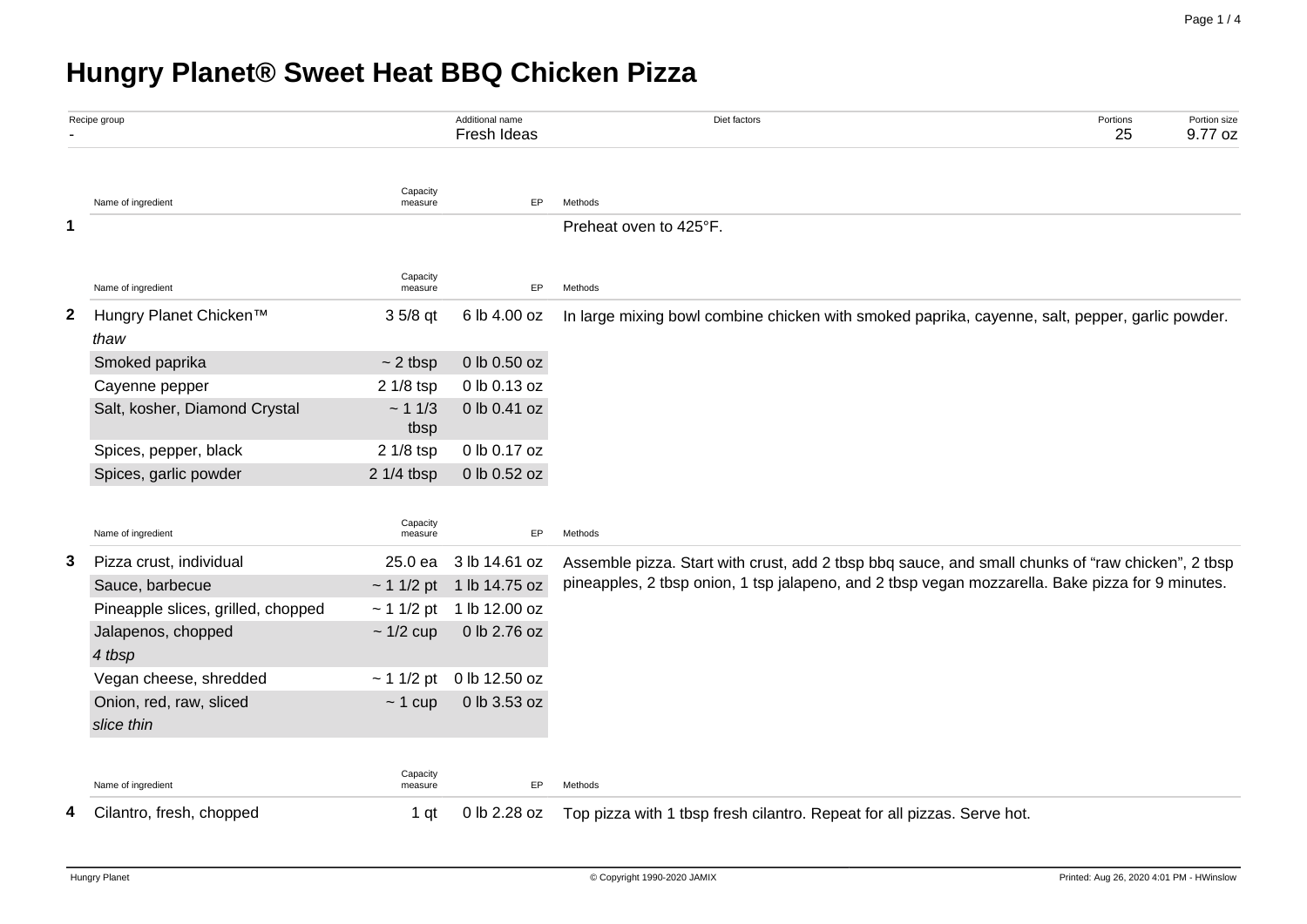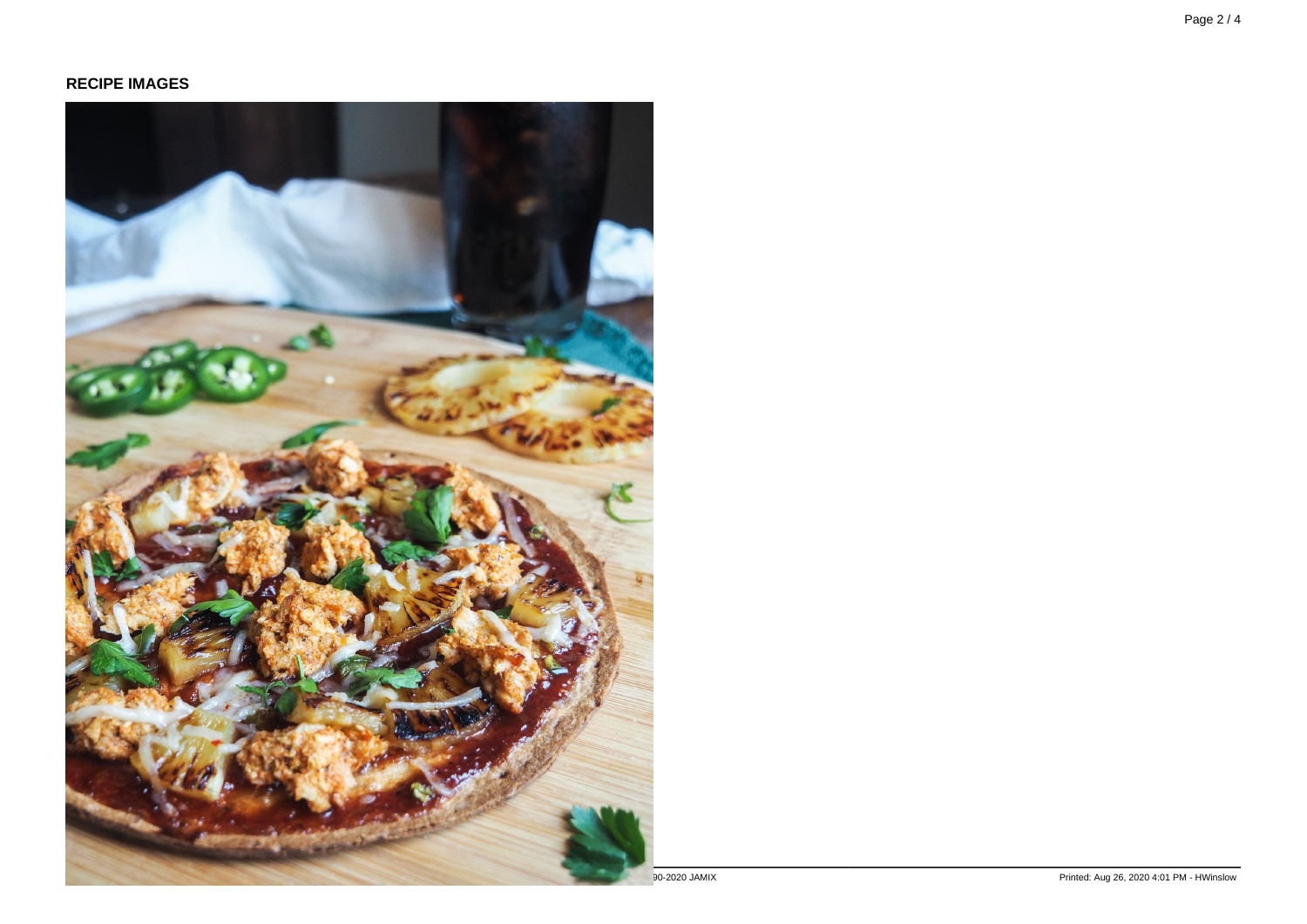## **ALLERGENS**



### **WEIGHTS**

|                 | Raw           | Cooking loss | Cooked        | Loss when served | Final         |
|-----------------|---------------|--------------|---------------|------------------|---------------|
| Total weight    | 15 lb 4.16 oz | 0 %          | 15 lb 4.16 oz | 0 %              | 15 lb 4.16 oz |
| Size of portion | 9.77 oz       |              | 9.77 oz       |                  | 9.77 oz       |

### **NUTRITION INFORMATION**

supply / 100 g

|                      |                   |             |            | Minerals   |                     |                         |              |
|----------------------|-------------------|-------------|------------|------------|---------------------|-------------------------|--------------|
| Energy nutritives    |                   | % of energy | Energy     | Salt       | 0.49 <sub>g</sub>   |                         |              |
| Fat                  | 1.77 $g$          | 20.13%      | 77.65 kcal | Salt       | 0.49 % Vitamins     |                         |              |
| Saturated            | 0.02 g            | 0.18%       | 324.91 kJ  | Sodium     | 395.64 mg Vitamin A |                         | 11.33 µg     |
| Monounsaturated      | $0.02$ g          | 0.22%       | 0.32 MJ    | Phosphorus | 5.47 mg             | Vitamin D               | $0.00 \mu g$ |
| Polyunsaturated      | $0.04$ g          | 0.41%       |            | Potassium  | 171.09 mg           | Thiamine                | $0.01$ mg    |
| Trans                | 0.00 g            | 0.00%       |            | Iron       |                     | 0.95 mg Riboflavin      | $0.01$ mg    |
| Cholesterol          | $0.00$ ma         |             |            | Calcium    | 26.79 mg Niacin     |                         | $0.13$ mg    |
| Linolenic acid       | 0.03 <sub>g</sub> |             |            | Zinc       |                     | 0.05 mg Vitamin B6      | $0.03$ mg    |
| Alpha-linolenic acid | $4.27 \text{ mg}$ |             |            | Magnesium  |                     | 2.92 mg Vitamin B12     | $0.00 \mu g$ |
| Carbohydrate         | 8.59g             | 44.92 %     |            | lodine     |                     | $0.00 \mu g$ Folic acid | $0.00 \mu g$ |
| Sugars               | 4.34 $g$          | 22.68%      |            | Selenium   |                     | 0.26 µg Vitamin C       | $1.82$ mg    |
| Sugar                | 0.00 g            |             |            | Copper     | $0.02$ mg           | Vitamin E               | $0.24$ mg    |
| Lactose              | 0.00 g            |             |            |            |                     | Vitamin K               | $3.66 \mu g$ |
| Fibre                | 1.55 g            | 3.81 %      |            |            |                     |                         |              |
| Organic acids        | 0.00 g            | 0.00%       |            |            |                     |                         |              |
| Sugar alcohol        | 0.00 g            | 0.00%       |            |            |                     | Others                  |              |
| Starch               | $0.04$ g          | 0.23%       |            |            |                     | Water                   | 10.13 g      |
| Protein              | 7.19 g            | 37.62 %     |            |            |                     |                         |              |
| Alcohol              | 0.00 g            | 0.00%       |            |            |                     |                         |              |